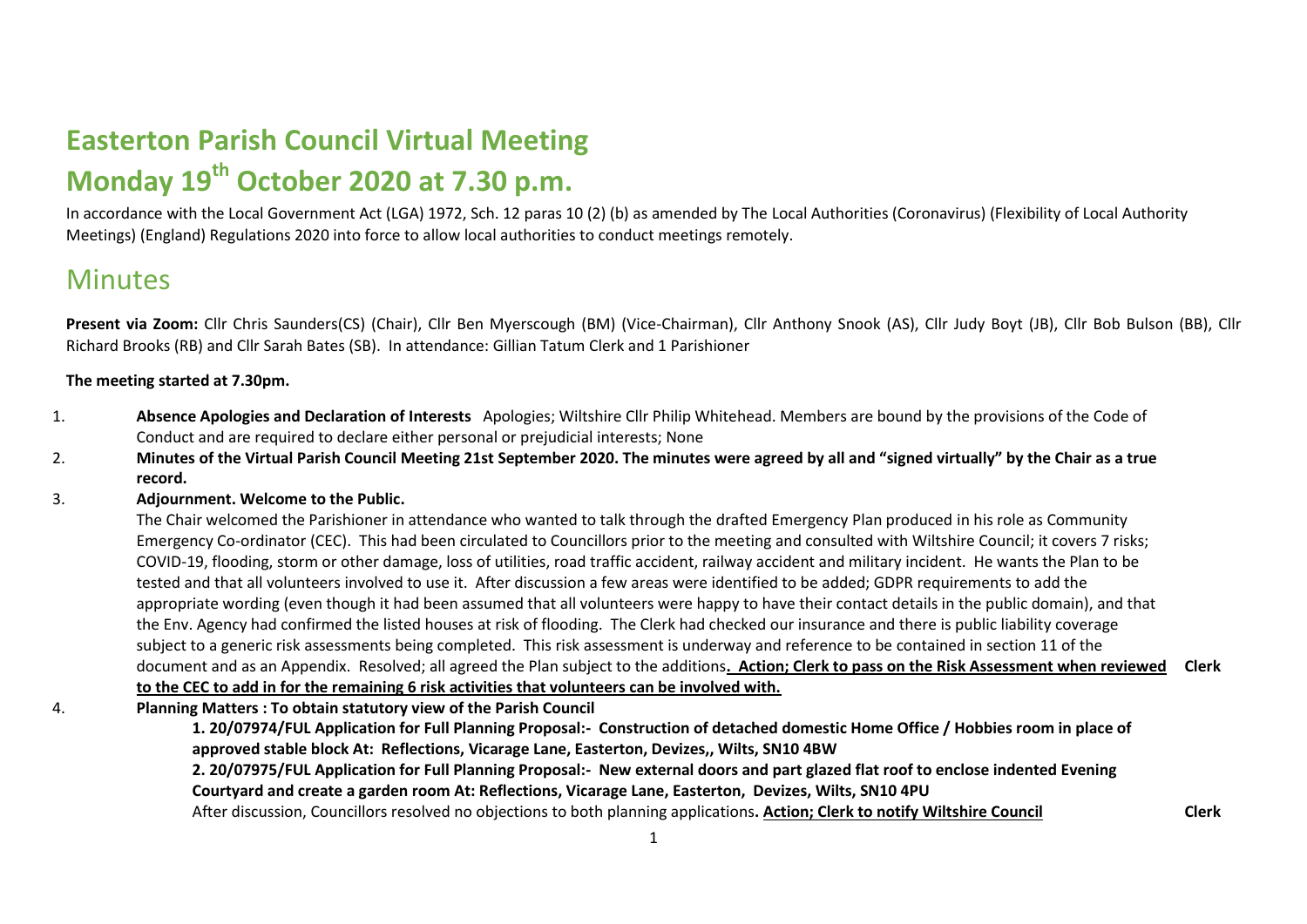#### **2. Ongoing –To resolve outstanding planning matters**

St**rawberry Fields Housing Development; Follow up verbal update on outstanding planning matters;** the Chair outlined his 4 pages of notes and references from corresponding with GreenSquare trying to sort out the outstanding planning matters associated with the Jam Factory housing development. He is very frustrated at the lack of response to the Parish Council's requests on planning condition implementation and especially the lack of Flood Management Plan and the constant cutting of landscaping following non-maintenance and weed infestation. The last few months dealing direct with the Customer Complaints Dept. has not improved the situation with the latest correspondence postponing replies for another 10 days**. Action; Chair to write to GreenSquare copying in Karen Guest (Planning, Wiltshire Council) to try to action remedies. Chair**

- 5. **Correspondence – for information and discussion**
	- (i) **Thank You Card** has been received from the Lord-Lieutenant (Mrs Sarah Rose Troughton) passing on thanks to our community for collaboration, imaginative ideas and generosity shown during the last few months of the COVID-19 pandemic.
	- **(ii) MLAV24 feedback from Market Lavington Parish Council;** ML Clerk had been in touch with details following consultation with the British Horse Society whom confirmed that road planings have been successfully used in many locations to combat issues with water logging and that they do bed down over time and compact into the surface and are thus a well- trodden path for horse riders on the bridleways. Councillors discussed therefore the proposal to put planings on the bridleway EAST 22. Previously Councillors were reluctant to undertake this due to the worry about impact for horse riders however with this new information Councillors were thinking (knowing that a lot of children use this route to get to school) that they should re-assess that decision**. Action; after discussion Councillors resolved that they were not averse to planings being put on EAST 22 if suitable planings become available to Wiltshire Council for maintenance work. Clerk to inform Wiltshire Council Clerk**
	- (iii) **COVID-19 update on Volunteer activity;** Cllr AS reported support had been carried out to parishioners in isolation. It was commented that unfortunately it may be necessary for all volunteers to be geared up and ready for greater support requests.
	- **(iv) Welcome Letter;** 3 had been distributed by Cllrs JB & AS to recent newcomers.
	- **(v) boomCast update**; with Cllr SB, Cllr AS would again target Strawberry Fields to get more parishioners using boomCast and also Hayward's Place (which has seen new residents recently). **Action; Cllr AS to liaise with Clerk to help identify newcomers in the Parish. Cllrs AS &**
	- (vi) Electronic Echoes update; Cllr JB reported the next issue was due this week (23<sup>rd</sup> Oct), to include an up to date list of Volunteers and an illustration of a Parishioner. **SB**
	- **(vii) Langley House Donation request;** all agreed not appropriate for receiving a donation. Clerk reminded the Parish Council there is £300 in the donation budget outstanding allocation for 20/21. **Action; Clerk to circulate list of past donations made by the Parish Council**

#### 6. **Governance & Procedures**

- (i) **Welcome to Cllr Sarah Bates;** the Clerk confirmed that the Register of Interest had been completed and that Cllr SB was also featured now on the website. All Councillors welcomed Sarah and looked forward to working with her; in due course areas of interest would be identified for her to help with.
- (ii) **Planning White Paper;** Chair has written to Wiltshire Council asking for clarification on the proposals regarding protection for our rural status. Clerk reminded Councillors to refer to the briefing papers circulated to Members of Wiltshire Council for additional information.
- **(iii) ROSPA Inspection & checking routine update;** the report from ROSPA had just been received and circulated to Cllrs CS, BM & RB. Only

2

**Cllr CS**

**Clerk**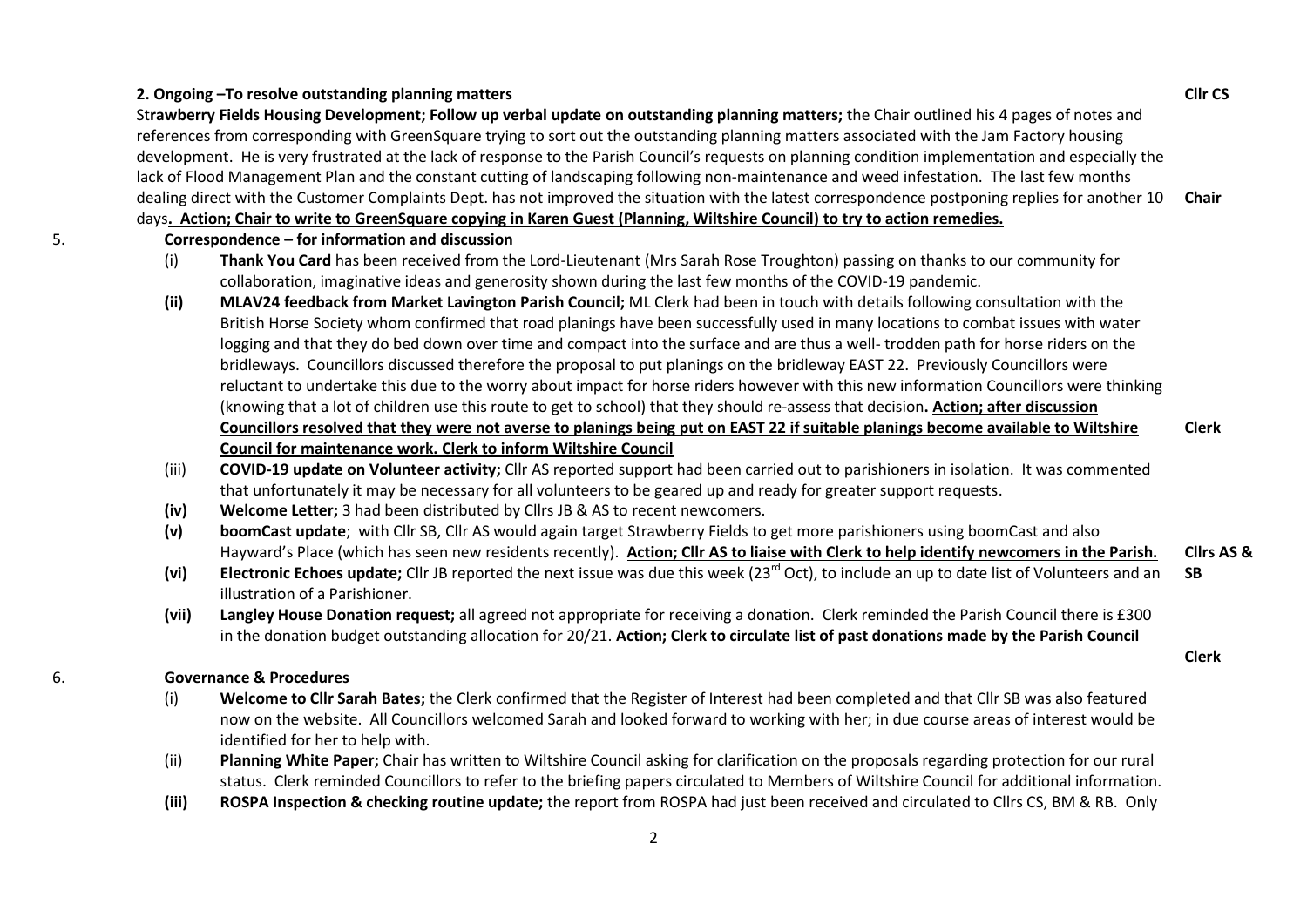minor "low" risk elements had been identified**. Action; to follow up actions highlighted especially the remark covering finger trapping with the equipment manufacturer. Clerk/Cllr BM**

- **(iv) Any update for Village Hall & Playing Field re COVID-19 restrictions ;** Village Hall Trustees continue to review the position regards the Village Hall and accommodate use if possible taking into account COVID-19 latest requirements. At present not prepared to open until restrictions ease. Guidance for Parish Councils continues as remote meetings unless undertaking business remotely is not possible. The Playground appears to be continuing to be used sensibly, signs still in place. Awaiting new check list for review from ROSPA. The fence next to the car park is to be replaced shortly including welded mesh.
- **(v) Emergency Plan & Risk Assessment; covered under item 3.**
- 7. **Finance Update**
	- (i) **Sept. Bank Reconciliation;** Clerk ran through the figures; bank balance £29,463.49 (5 unpresented cheques which have just been issued). Cllrs CS & BM have reviewed with the Clerk as financial sub group.
	- (ii) **Budget Update;** Clerk reported all spend to date to budget and highlighted some budget headings which are underspent or now looking likely to be under budget. Cllrs remarked on potential project expenditure which can take up any shortfall.
	- **(iii) Cheques ratified;** Ch. No. 1677 Clerk Expenses £38.32, Ch. No. 1678 Clerk Pay award (Backdated 1st April- Sept.) £57.03, Ch. No. 1679 £14.39 Cllr BM (Zoom subs). All agreed.
- 8. **Highways and Byways Issues**
	- (i) **Footpath from the Top of Eastcott lane down to the Railway line update;** Cllr RB had chased and today spoken to Paul Millard (Wiltshire Council Rights of Way) who will chase signs as still ongoing.
	- **(ii) EAST16 "Step" update; Action; still showing pending on Wiltshire App , to be chased**
	- **(iii) EAST 26 Bridleway/Microlight runway;** Cllr AS has spoken to landowner who has realised that a change of use for planning may be required and assessment with the microlight activity and the bridleway use, they have contacted Paul Millard who is now aware of the situation and will follow up with the tenant undertaking the microlight business**. Action; to review and liaise with Paul Millard. It was noted there were a number of actions to be followed by with Paul Millard and Cllr RB kindly agreed to follow all these up on the Parish Council's behalf.**

**Cllr RB**

**Cllr CS**

- **(iv) Parish Steward**; Cllr AS reported on latest areas undertaken including High Street sign repair and strimming at Eastcott Lane. On the next visit "to do list" will include; Kings Road pot holes (although there are a large number and may require additional assistance), Hedge at EAST 33. White Street and layby at top of Oak Lane. Next due date 12<sup>th</sup> Nov (although dates can change). Any items please let Cllr AS know. Some issues with ditches discussed Cllr BM had identified a gully at Oak Lane (but not yet successful with Wiltshire Council). Cllr BB reported issues White Street with tractors driving close to the ditch. Cllr JB will add into the Echoes to remind all landowners adjacent to ditches the duty to keep their vegetation under control and ditches clear from blockages. The leaflet that was produced in the past would be re-issued as required to residents. **Action; Chair to forward letter (scanned) to Clerk to re-type and kept Cllr on file for when needed. Cllrs to double check on ownership and requirement issues (historical issue) with the help of the CEC. CS/Clerk**
- (v) **Parish Gardener;** all going well and to plan, monitored by Cllr AS
- **(vi) Hedge Cutting (leading to Playing Field);** Chair following up.